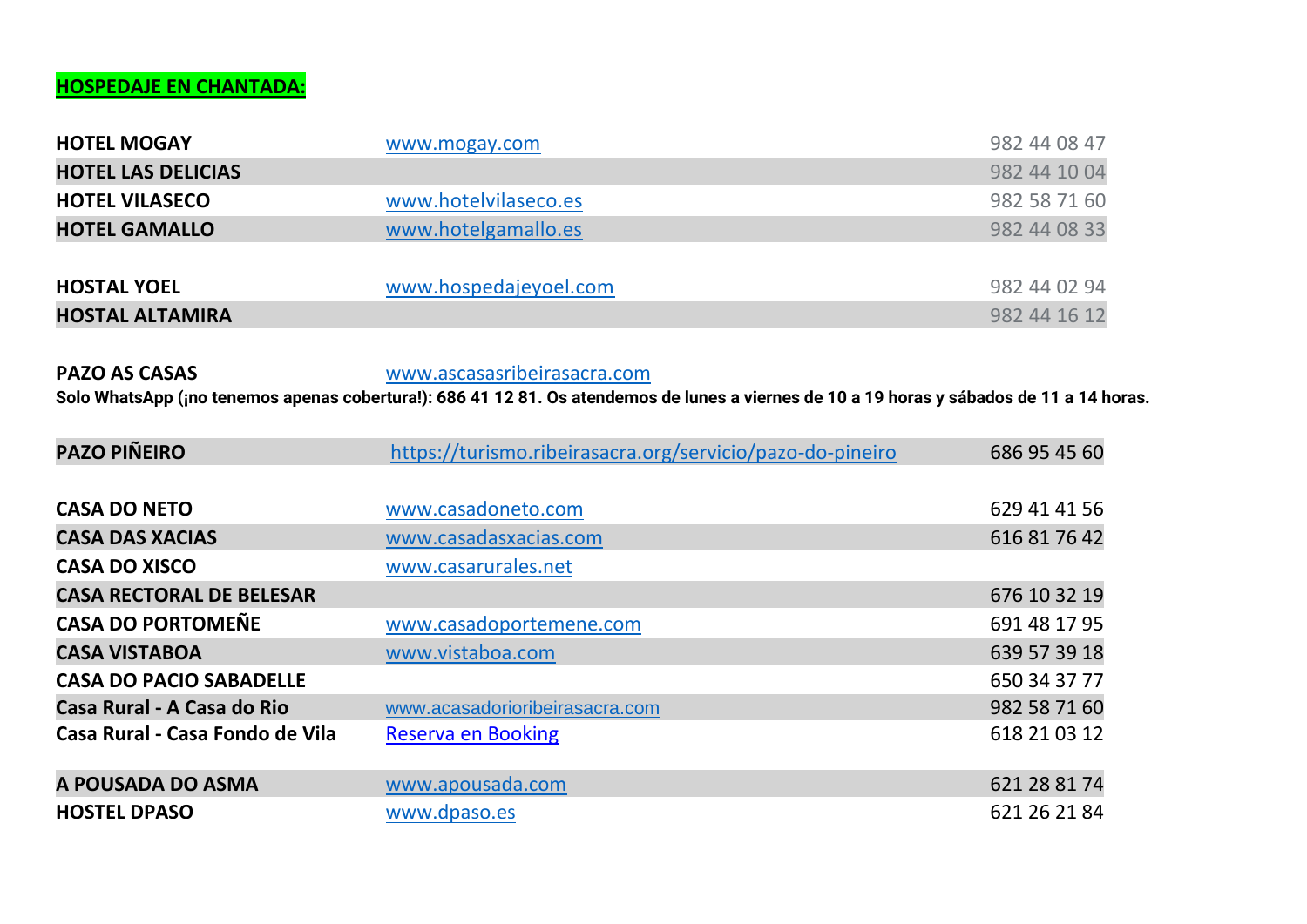# **HOSPEDAJE EN O SAVIÑAO (A 15 KM)-18 min.:**

| <b>HOTEL O RUSO</b>                                           |                              | 982 45 21 34 |
|---------------------------------------------------------------|------------------------------|--------------|
|                                                               |                              |              |
| POUSADA TORRE VILARIÑO                                        | www.torrevilariño.com        | 982 45 22 60 |
| <b>CASA VILAMOR</b>                                           |                              | 661 53 62 57 |
| <b>CASA BENAXO</b>                                            | www.casabenaxo.com           | 982 45 02 40 |
| <b>CABO DO MUNDO</b>                                          | www.cabodomundocasarural.com | 639 34 00 08 |
| HOSPEDAJE EN TABOADA (A 13 KM)-13 min.:                       |                              |              |
| <b>PENSION SANTA LUCIA</b>                                    | www.pensionsantalucia.com    | 982 46 54 97 |
| <b>CASA DO RUMUALDO</b>                                       | www.casarumualdo.com         | 982 45 50 10 |
| <b>CASA GRANDE DE COVAS</b>                                   | www.covas21.com              | 982 17 22 46 |
| <b>CASA CAMPOS DE VILANCE</b>                                 | www.casacamposdevilance.com  | 675 97 52 81 |
|                                                               |                              |              |
| <b>HOSPEDAJE EN CARBALLEDO Y A BARRELA (A 19 KM)-18 min.:</b> |                              |              |
| <b>HOTEL RIO BUBAL</b>                                        |                              | 982 46 64 28 |
| <b>CASA DO HERDEIRO</b>                                       |                              | 606 30 21 59 |
| <b>CASA RURAL BUXO</b>                                        |                              | 637 21 34 07 |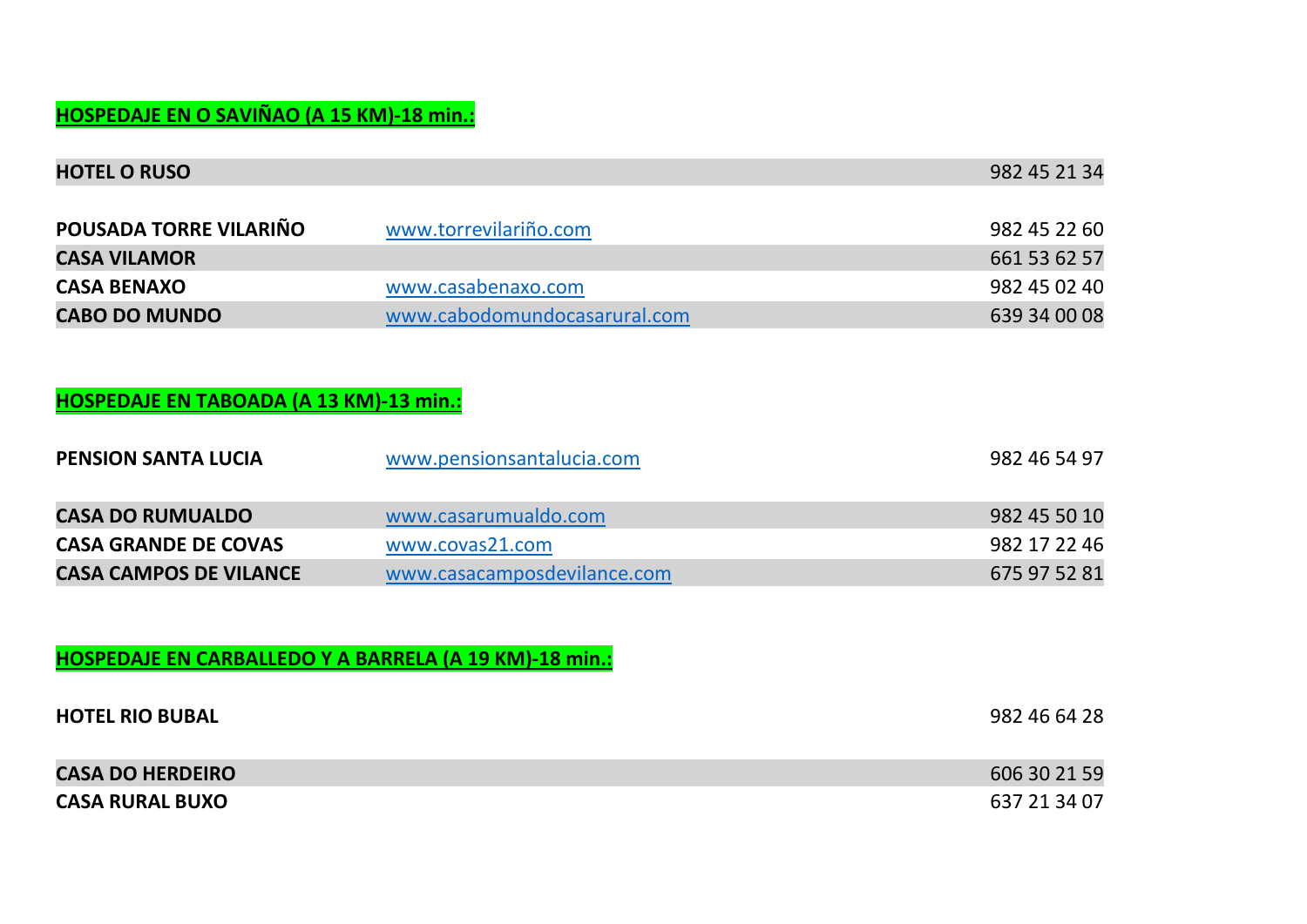## **HOSPEDAJE EN RODEIRO (A 20 KM)-17 min.:**

| <b>CARPINTEIRAS</b>     |                                                   | 986 79 01 96 |
|-------------------------|---------------------------------------------------|--------------|
|                         |                                                   |              |
| <b>CHALET DO MEDICO</b> | www.booking.com/hotel/es/chalet-do-medico.es.html | 722 59 28 38 |
| <b>CASA DE FORNAS</b>   | www.casadefornas.com                              | 699 90 99 55 |

### **HOSPEDAJE EN MONTERROSO (A 24 KM)-22 min.:**

| <b>HOTEL RIO ULLA</b>  | www.hrumonterroso.com/ | 982 37 17 50 |
|------------------------|------------------------|--------------|
| <b>PAZO DE LUDEIRO</b> | www.pazodeludeiro.com/ | 626 25 39 23 |

### **HOSPEDAJE EN MONFORTE DE LEMOS (A 29 KM)-28 min.:**

| <b>HOTEL CONDE DE LEMOS</b> | www.hotelcondesdelemos.com/           | 982 40 03 19 |
|-----------------------------|---------------------------------------|--------------|
| <b>HOTEL RIBEIRA SACRA</b>  | www.hotelribeirasacra.es/             | 982 41 17 06 |
| <b>HOTEL PUENTE ROMANO</b>  |                                       | 982 40 35 51 |
| <b>HOSTAL MEDIEVO</b>       | www.hotelesfinder.com/hostal-medievo/ | 640 07 02 51 |
| NON COMA Y SUEÑA            | www.facebook.com/hostalmon            | 982 40 14 37 |
| <b>PENSION MIÑO</b>         |                                       | 982 40 18 50 |